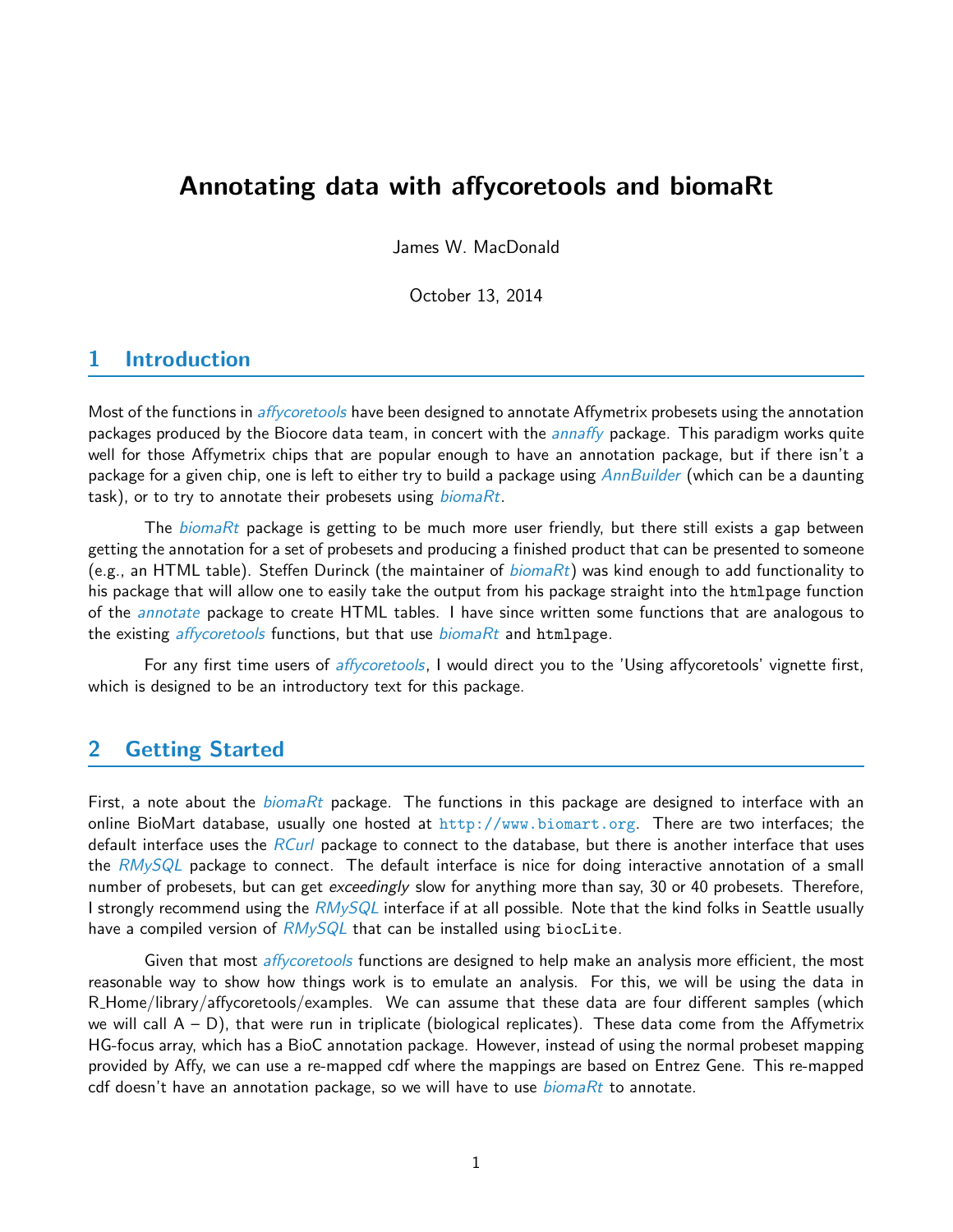First, we compute expression values.

```
library(affycoretools)
eset <- justRMA(cdfname = "hsfocushsentrezgcdf")
```
Now we model the data using *[limma](http://bioconductor.org/packages/release/bioc/html/limma.html)*. Using a cell means model (without an intercept, denoted by the ~0 in the call to model.matrix) is necessary for most of the functions in the *[affycoretools](http://bioconductor.org/packages/release/bioc/html/affycoretools.html)* package, as the names for the output are in general extracted from the contrasts matrix.

```
library(limma)
design \leq model.matrix(\in 0 + factor(rep(1:4, each = 3)))
colnames(design) <- LETTERS[1:4]
contrast <- makeContrasts(A-B, C-D, levels = design)
fit <- lmFit(eset, design)
fit2 <- contrasts.fit(fit, contrast)
fit2 <- eBayes(fit2)
```
Here we are using A-B and C-D as names for the contrasts matrix. I usually give more descriptive names that will help somebody not involved in the analysis figure out what is being compared. After fitting the model and computing contrasts, we can output all significant probesets with an adjusted  $p$ -value less than 0.05 using limma2biomaRt.

```
limma2biomaRt(eset, fit2, design, contrast,
              species = "hsapiens", pfilt = 0.05,interactive = FALSE)
```
There are many more arguments for this function, but the defaults should be good for most uses (I hope). This will create HTML tables for the two comparisons we made.

Note that if there is no replication and one is just selecting probesets based on fold change, the foldFiltBM function can be used. In addition, if one has a vector of probe IDs to annotate, the probes2tableBM function will output HTML tables as well.

One might ask what probesets are differentially expressed in common between the two comparisons (or one might be interested in those probesets that are not in common). We can visualize this using a Venn diagram.

```
dt <- decideTests(fit2, method = "nestedF")
rslt <- vennCounts2(dt)
vennDiagram(rslt)
```
Figure [1](#page-2-0) shows the Venn diagram. Now if we want to output tables containing the probesets in each cell of the Venn diagram, we can use vennSelectBM.

```
vennSelectBM(eset, design, dt,
             contrast, fit2, species = "hsapiens")
```
Note that there are two helper functions being used by these functions; linksBM, and annBM. These functions have two purposes; first, if called with no arguments, they list the type of annotation that is possible to use to create hyperlinks (linksBM), or that can be used for annotating without hyperlinking (annBM). For linksBM, this list includes all the annotation sources that htmlpage is able to hyperlink. This list can always be increased, and I am open to suggestions for other databases that one might want to link to. For annBM, the list is comprised of things that I normally use, and could also be extended to other annotation data.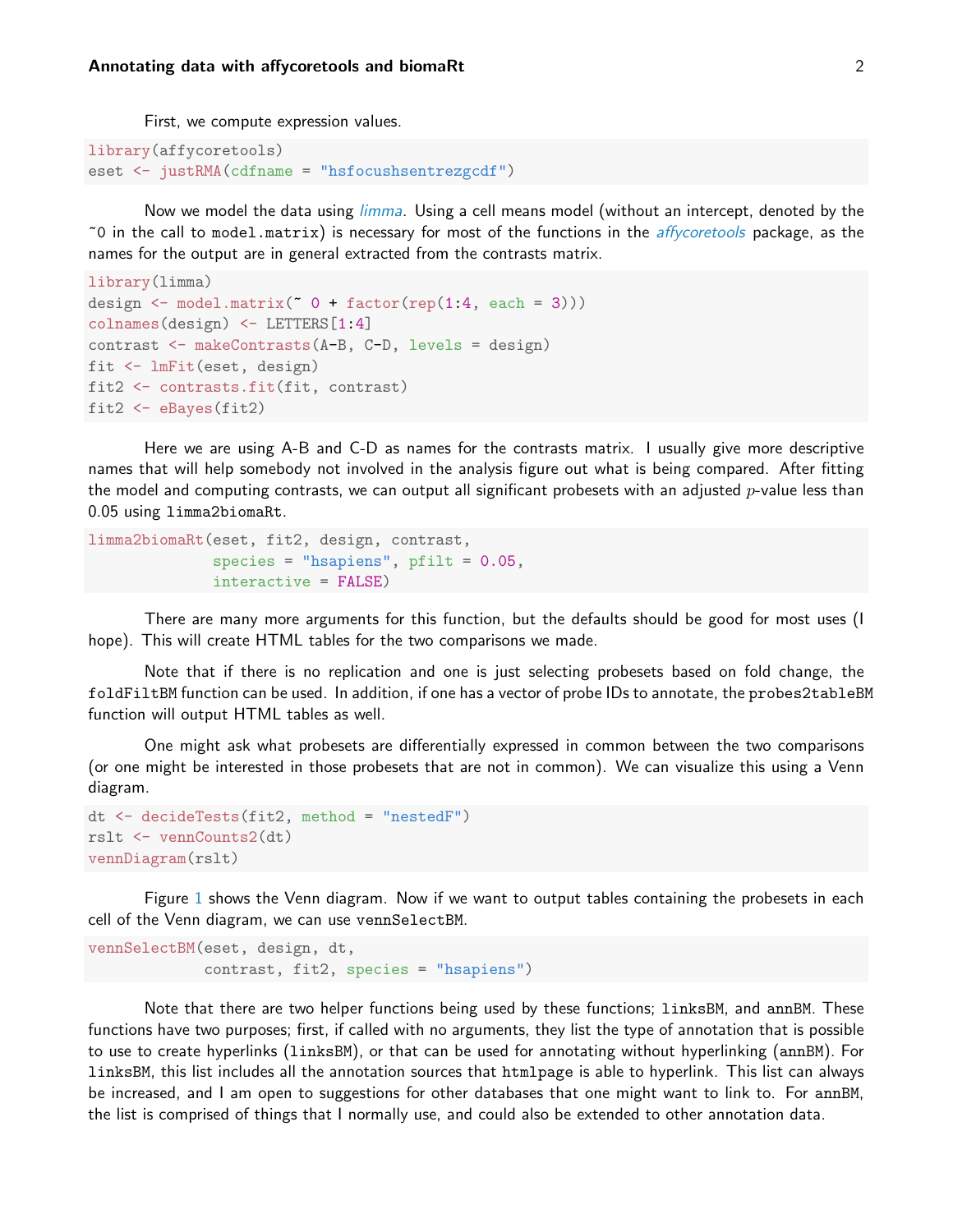

<span id="page-2-0"></span>

The second purpose for these two functions is to list which of the *possible* annotation sources actually exist at a particular BioMart. This is done by passing a mart object to either function. This purpose is necessary because not all BioMart databases contain the same information. For instance, some of the BioMart databases don't have gene symbols.

```
library(biomaRt)
annBM()
```